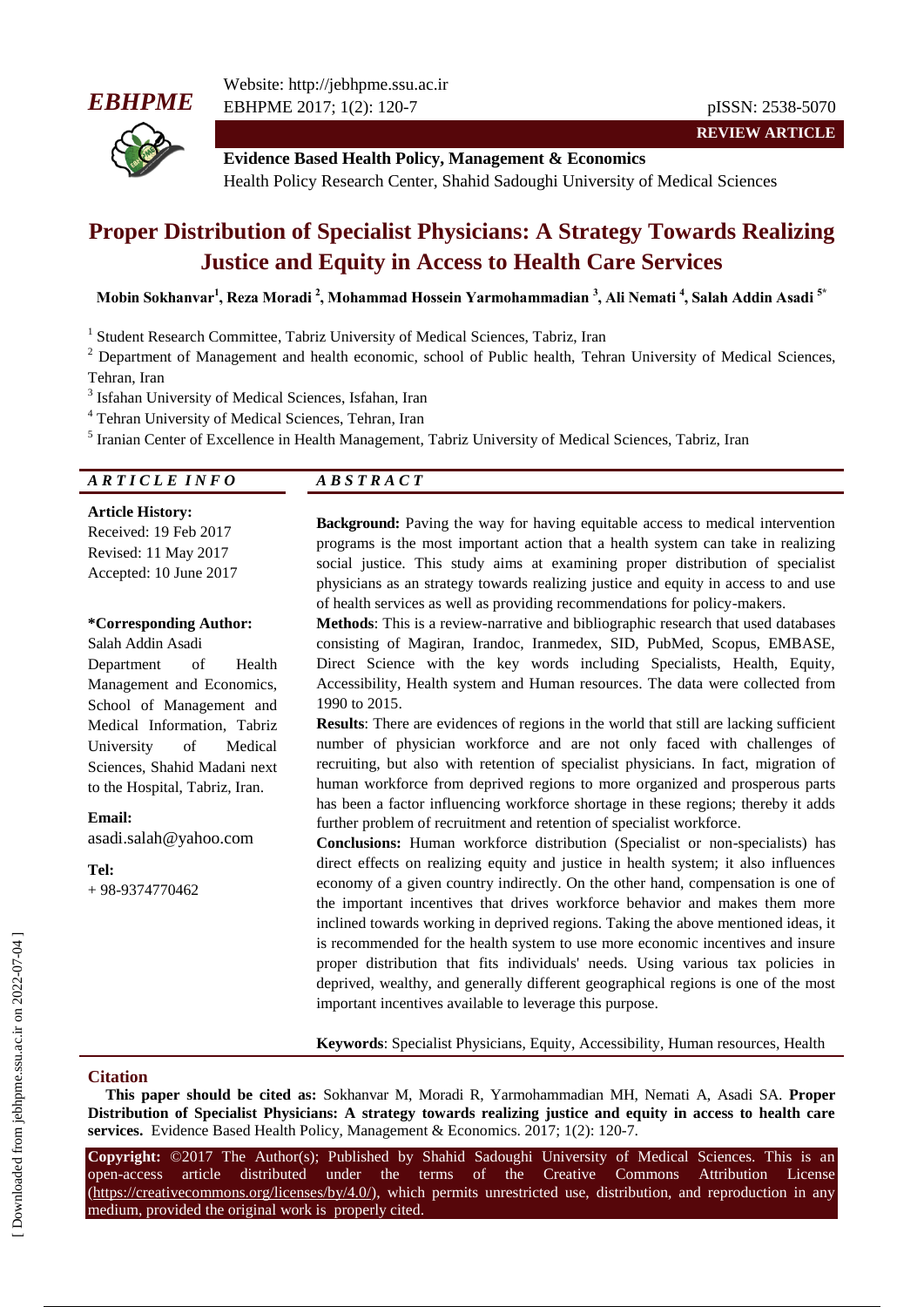

# **Introduction**

Remarkable technology advances in many<br>
industries has provided a suitable context for industries has provided a suitable context for these technologies to replace manpower. This has made many workers to exit from manufacturing and servicing industries and replaced with technology in an increasingly rapid pace. This is so that in health and treatment industry, human workforce plays a vital role and providing services in this realm is fully dependent on human intervention. On the other hand, since service delivery is a specialized process, this system is distinguished from other areas in terms of need for specialists. Health systems have always had challenges in the field of human resources including manpower shortage, poor distribution, unmotivated personnel, etc., that can affect the health systems' performance and consequently public health (1). Paving the way for equitable access to medical intervention programs is the most important step that a health system can take in realizing social justice. In terms of health, social justice means justice in distribution of health in community. Since health is something that cannot be directly distributed among individuals, policy makers try to move towards a more equitable distribution in society by a justified distribution of health determinants (2). Lack of sufficient financial and human resources on the one hand and the ever-increasing complexity of health on the other hand, make things such as supply, preservation, and promotion of health in different communities a significant challenges. This highlights the need for attention to this important issue for all people, especially policy makers and relevant executives (3). However, it seems that in Iran's health system there has not been any comprehensive, evidence-based, and appropriate method to allocate resources according to people's actual needs and this allocation of human resources is still carried out based on traditional procedures. This method may lead to injustice in distribution of human resources and inappropriate use of resources, and on the other hand the basic needs of people may be left unanswered. Human workforce requirements of each organization are among the

most important sources which must be supplied through work and time measurement methods to provide better services and peruse a way in acquiring a better quality (4). The continuation of this unfair distribution of health facilities in the country and the charm of big cities for professionals in the health field have led to concentration of skilled and experienced workforce in these areas and inaccessibility of people to these professionals in the deprived areas (5,6). In this regard YarMohammadian et al. concluded that the final scores of human resources indicators including (input, process, output, efficiency, effectiveness, efficiency, and outcomes) was 1042 in Human Resources Department of Medical Sciences in Isfahan that accounts for 63% of the total score. In this study, based on various models (the General Auditing Office of Canada, the World Health Organization, and Organizational Excellence Model) a total of 60 indicators related to health human workforce including physicians and their distribution were extracted and the status of Isfahan University of Medical Sciences was assessed accordingly. Inadequate geographical distribution of physicians is not unique to Iran  $(7)$ ; mal-distribution of physicians and their concentration in urban areas followed by shortages in deprived areas is considered as a political problem in all countries (8). Many studies have confirmed the inappropriate concentration of specialists in prosperous and wealthy areas (9-11). Vali et al. in a study entitled as "factors influencing the density of both general and specialist physicians in the country" that was carried out in towns, found that the most important factors affecting the density of general physicians are urbanization, the number of public hospital beds, and number of beds in private hospitals. They also mentioned major factors affecting density of physicians as number of beds in public hospitals, private hospitals, and population (12).

Justice in distribution of specialist medical workforce is of concern in all countries particularly in high-income ones. For example, in Western Europe that the ratio of physicians to population is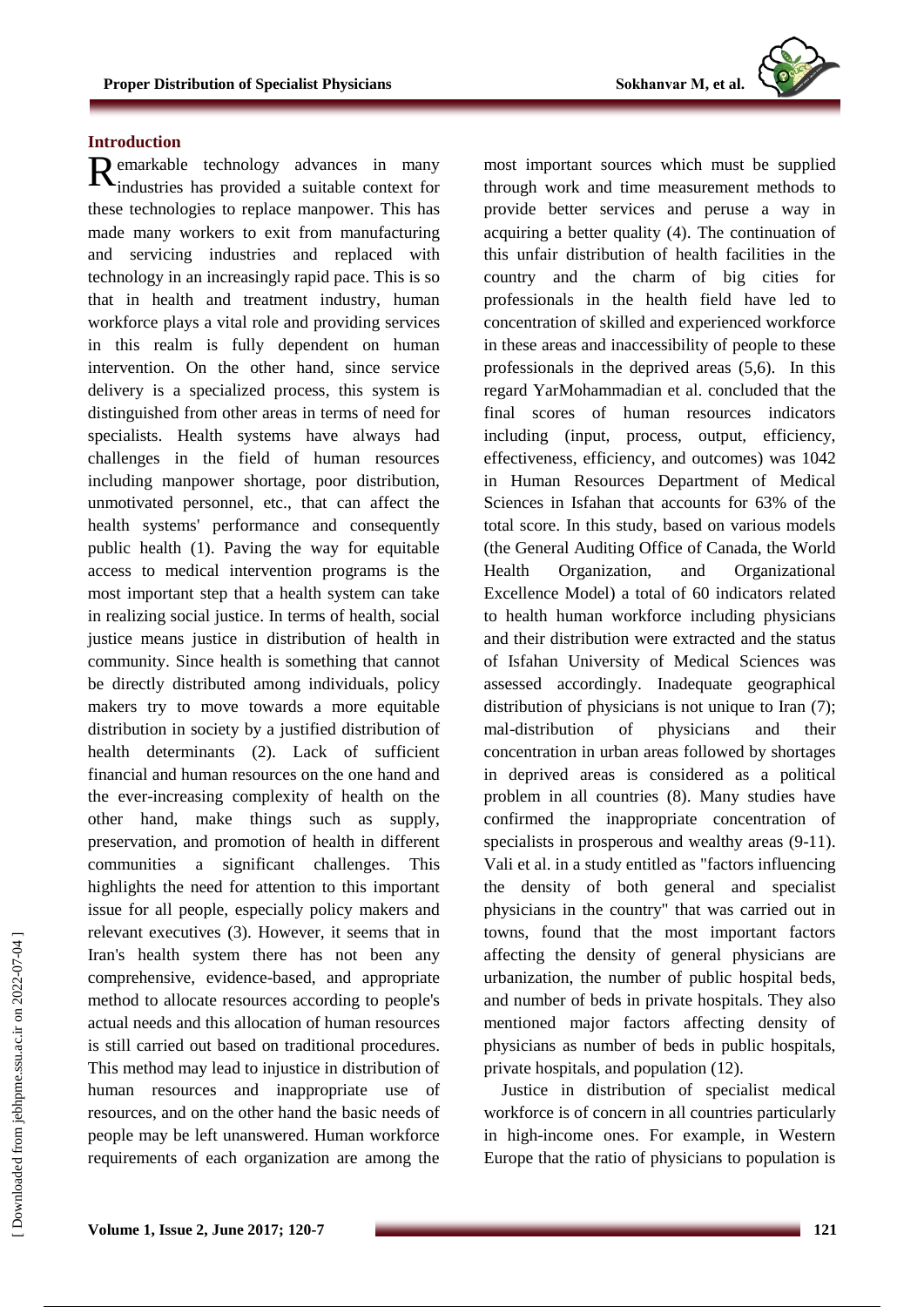high, equity in geographic distribution of physicians is not better than other countries. On the other hand, in England despite the low ratio of physicians to population, distribution is balanced better than other countries of the region. This is different even in the US to the extent that the number of physicians varies to more than 2 times among states. Japan, Australia, and Canada are also faced with distribution problems (14-17). One of the challenges facing the human resources in health system in Canada is improper distribution of physicians. This deficiency relates to problems of recruiting, retaining, and maintaining them (17). The problem of our country is not increasing the number of physicians, but their distribution in different regions of the country (12). Iran Ministry of Health and Medical Education as the main custodian of planning and policy making regarding skilled workforce in the field of health, has taken need-based distribution measures of specialists in Iran including, ranking health services and sending specialists to deprived areas (18). Inefficiency of used methods has caused problems related to lack of access to specialists in many areas (19). Programs such as "Messengers of Health" for physicians subject to military service, staffing plan for non-subject to military service male and female physicians, as well as many other programs of the Ministry of Health and Medical Education of Iran are examples of responses that health policy makers have provided to solve this problem (20).

Among the most recent initiatives proposed in our country are the family physician and development plan in the health system reform plans. Policy makers are faced with financial, structural, and in its most important dimension with providing human resources in different work levels in implementation of these two projects. So that in carrying out the family physician program there is shortage of general physicians for rural areas, and in the healthcare reform there is lack of persistence in residence of specialists as well as the amount of allocation in the program of making physicians' visits appropriate (21,22).

The health system reform plan has seven dimensions, namely reducing the amount of sick client payments, supporting the retention of physicians in deprived areas, the presence of specialist physicians in hospitals (physicianresident), housing quality improvement programs, programs to improve the visiting quality, financial protection of patients with difficult to cure diseases, and natural childbirth (23). As it can be seen, two major packages in health system reform plan are related to supporting the retention of physicians in deprived areas as well as the presence of resident physicians in the hospital which reflect the importance of this issue and also Ministry of Health's attention to solve the human resources' distribution and adequacy problem. Thus, the aim of this study was proper distribution of physicians as a strategy to achieve equity in access to health care services.

### **Material and Methods**

This is a review-narrative and bibliographic research conducted by using databases such as Magiran, Irandoc, Iranmedex, SID, PubMed, Scopus, EMBASE, and Direct Science with the key words of Specialists, Health, equity, Accessibility, Health system, and Human Resources. Data collection started from 1990 and lasted to 2015. The purpose of this search was to discover all the studies and reports on distribution of physicians carried to the date of the present study. Inclusion criteria in picking up key words were those used in the title and abstracts. All the studies that included the selected keywords but did not examine the issue of distribution of physicians were excluded. In this search, 65 articles were retrieved, 35 were related to full text Persian and Latin sources, and 30 articles merely provided abstracts and their full texts were bought b and introduced to the study. By evaluating the content and qualitative evaluation of studies, finally 35 articles were selected to extract the most relevant information on developing countries such as Iran as well as developed countries.

# **Results**

Equitable distribution of physicians has been the main concern of policy-makers in recent years, which is reflected in different documents.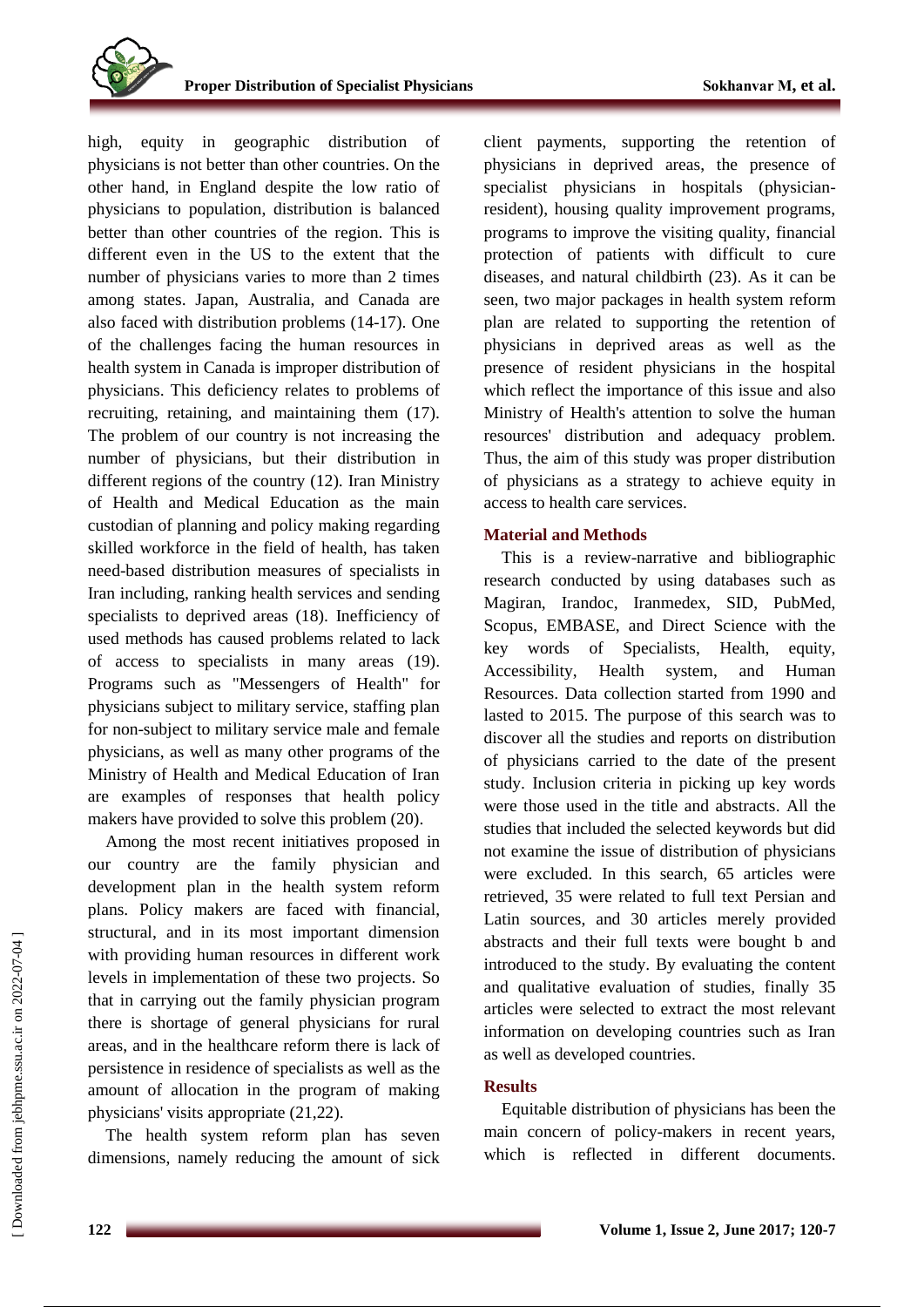Development and growth of any society depends on the correct use of human resources (24). Human resource is a strategic objective of any organization in achieving its goals. Skilled workforce, particularly physicians, in contrast to unskilled labor is not readily available; therefore, to provide and supply it properly according to the organization's future goals, necessary planning must be implemented (4). For equitable utilization of specialist physicians to work in deprived and less developed areas, payment system should be such that motivates them sufficiently and leads to dynamic and stable activity of these forces in providing health care services in their respective regions. Payment systems suitable for this level of payments are progressive payment. This means that if, for example, in a deprived geographical area in one province there is a severe need for eye surgeon and specialist and these special forces be reluctant to attend and present their work in this area, payment policies will be on progressive basis in this area (25).In other words, if this person in a hospital treats 20% of patients during a month successfully and without referrals**,** 40% of the revenue made by this physician for the hospital will be paid to him/her and if he/she treats 20 to 40% of patients, 60% of the hospital's revenue will be paid to him/her. Of course, these numbers and figures are just examples and payments to these professionals, either in form of fee or insurance reimbursement follows health care policies of that area and is determined in accordance with policy maker's goals. For example, if the objective of a policymaker is that most people use the same type of health service**,** the type of payment introduced at this level motivates the service provider to work in dynamic and more active manner in this area.

**Table 1.** Advantages of implementing self-motivational Models

| <b>Items</b>   | <b>Advantages of the Model</b>                                                                              |
|----------------|-------------------------------------------------------------------------------------------------------------|
| 1              | Reducing concentration of specialist workforce in big cities and increasing their presence in regions in    |
|                | need of specialty.                                                                                          |
| $\overline{2}$ | Making presence of young professionals and new practitioners possible in large cities due to limited        |
|                | payment to other professionals.                                                                             |
| 3              | Reduction of induced demand in the areas enjoying services with supply-side control with respect to         |
|                | limited payments to service providers.                                                                      |
| $\overline{4}$ | Public health improvement by creating positive incentives to provide the needed health services in          |
|                | different geographic regions of country                                                                     |
| 5              | Creating justice in income distribution between the specialized forces in the field of health due to use of |
|                | income control policy through restrictions on payments to service providers.                                |
| 6              | Creating a perfect tool to control health care market                                                       |
| 7              | Flexibility and possibility to update these approaches and handling different geographic regions at         |
|                | designated levels of service                                                                                |
| 8              | Simple and transparent implementation and use of approaches in different geographic regions with            |
|                | respect to the specialists' working records in health service and insurance providing centers               |
| 9              | Indirect cost reduction services available to the public through health specialized forces in different     |
|                | geographic regions                                                                                          |
| 10             | Possibility of taking advantage from these approaches for various specialized forces active in the field    |
|                | of health                                                                                                   |

Low efficiency in recruitment of health professionals in deprived areas caused by lack of necessary attractions in using and maintaining those forces is one of the challenges the health system is faced with. This problem has also been mentioned in performance report of Human Resources

Management office of the Ministry of Health in 2015. In this report, to resolve the current crisis posed for human health, the creation of sufficient attraction to health human resources' activities in deprived areas has been listed as a solution. Thus, the present study investigated the existing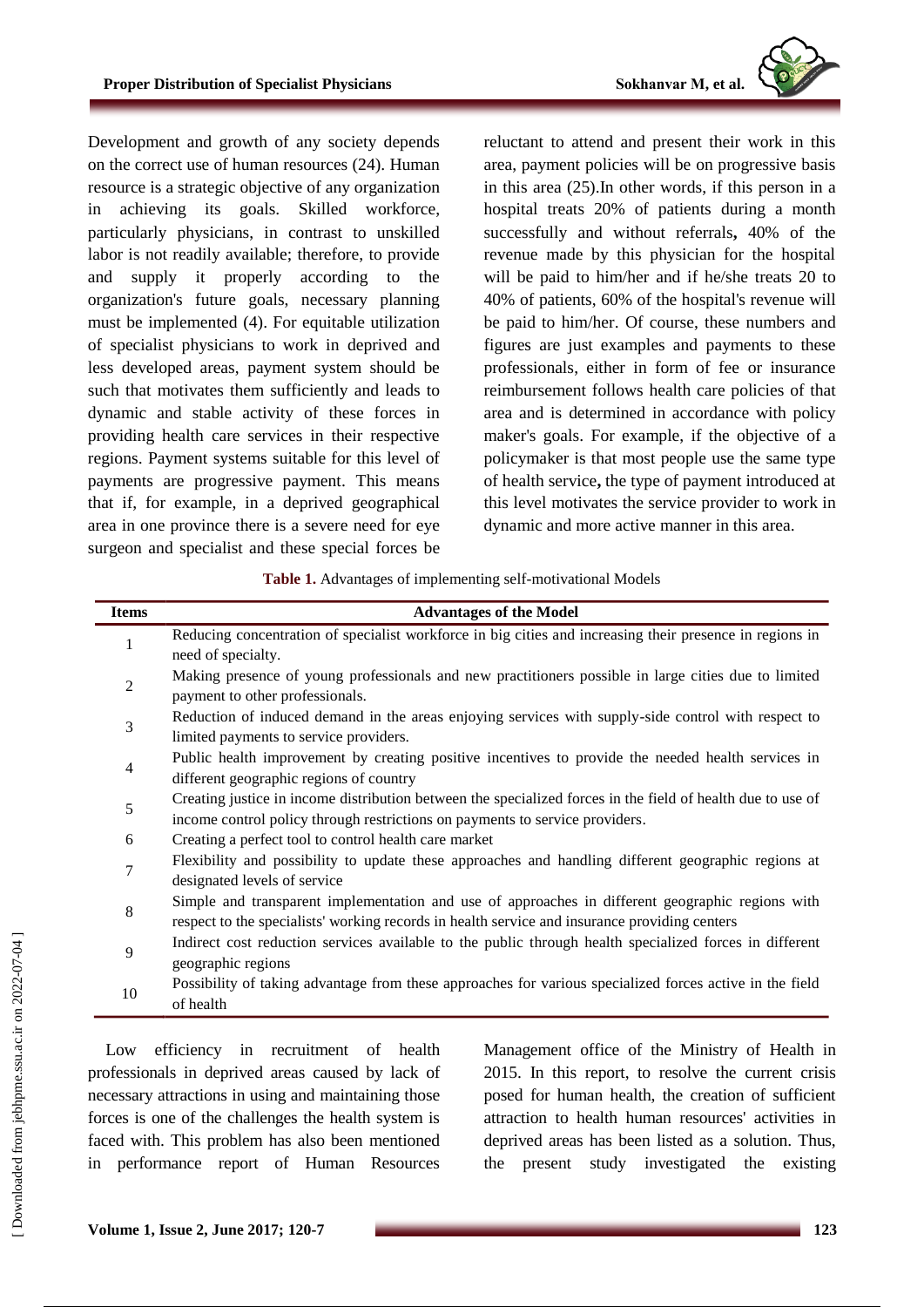documents and tried to provide detailed challenges and possible solutions for this issue. Since Iranian health system has no particular pattern for human resources policy making of health section and proper utilization of human resources (26), so, formulation of appropriate patterns to manage health human resources better and make use of their skills and expertise are of great importance.

# **Discussion**

In the study by Alaedin et al. (28), on willingness of Iranian physicians to work in deprived areas and its related factors in 2005, it was concluded that about 3.4 of physicians in Iran refuse to serve in deprived and remote areas under certain circumstances; the most important conditions are income and employment relationship. Studies, researches, and surveys show that the current state of employment for physicians in different parts does not follow a specific pattern, but relies on regulations and standards, personnel or circulars prepared and presented from the Ministry of Health, Treatment and Medical Education. Ministry of Health has estimated the number of physicians based on the number of beds available in hospitals. According to the low of governmental organizations' human resources adjustment, passed by Islamic Council Parliament in 17.01.1988, Ministry of Health announced a circular to medical sciences universities on adjust hospitals' human resources, according to which the required number of physicians was declared as 10% of the total human resources of each hospital (29).

Aramaki and Shinjo (30) showed a strong correlation between distribution of human resources and providing services to patients in the health sector. However, it was reported that the number of specialist staffs is increasing in hospitals of Japan, but its distribution is still unfavorable (31). There is an improper distribution of human resources, especially nurses and physicians in China; this deficiency is mostly seen in rural areas, though uneven distribution of human resources exists in urban areas as well (32).

In Iran, the results achieved through the case study conducted by Zandi et al. (33), showed that distribution of health resources in Ardabil province has been uneven and unbalanced. They also indicated that inequality in distribution of hospital experts' human resources in this province was significantly associated with higher rates of maternal mortality and death of children younger than one year and five years. Research results by Matsumoto et al. (34), in Japan, the US, and Britain showed that improper distribution of human resources in the health care sector can be seen in all the three countries. To solve this problem in addition to employing the egalitarian insurance system, the need for intervention by the authorities is necessary to develop a strategy and an appropriate model.

In addition, Imani et al. (35), stated in their comparative research that to achieve sustainable development goals in developing countries, special attention must be paid to appropriate distribution of skilled workforce in hospitals and other health centers. Based on Taghvayi and Shahivandi (36), it can be seen that cities of Iran don't benefit from the same level of health services' indicators and have large differences in distribution of these indicators. The most important factor contributing to unequal distribution of health services is the policy and planning that leads to concentration of activities, services, and specialists in large cities. Study results from Shahabi et al. (37), showed that the trend of expert medical personnel index ratio to 10000 population is in progress, but due to lack of proper planning and unequal distribution of facilities, this index is completely different among provinces. So that many provinces are facing a shortage of specialist physicians and simultaneously in other parts surplus of these workforces can be observed.

### **Conclusion**

Evidences suggest that deprived areas are still faced with a shortage of skilled workforce and in addition to difficulty in attracting specialists to these regions; the possibility of keeping the existing skilled workforces has also reduced. In fact, the migration of labor from poor areas to rich prosperous areas has been an important factor in reducing the active power of deprived regions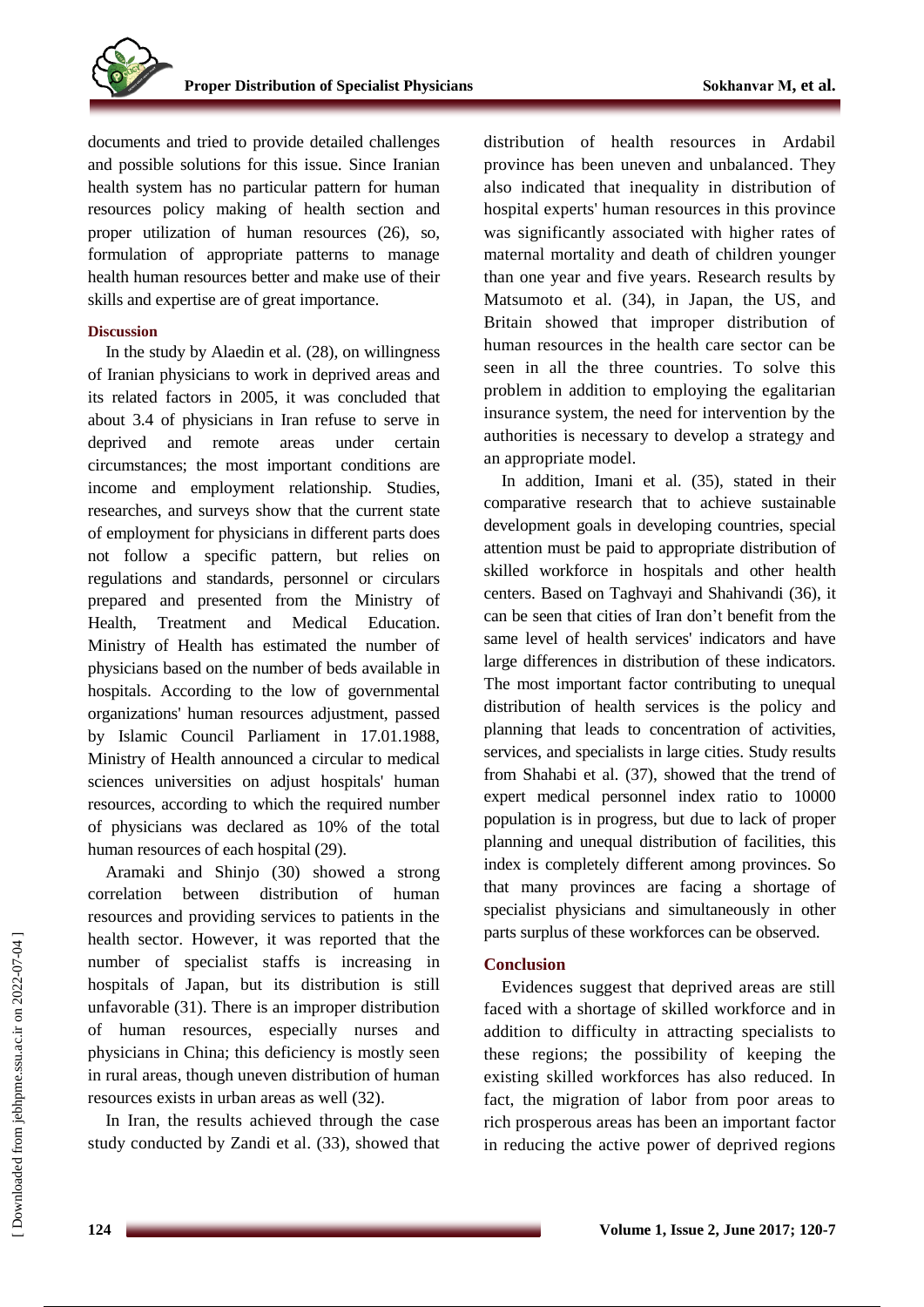which results in increase of deprivation and therefore attraction and retention of skilled workers becomes more difficult (38). Distribution based on the need for specialists in the field of health in different geographic regions of the country require use of methods that are mostly based on creating self-motivation in people rather than being communicated in an instructive manner. Just through this way effective performance can be expected from these specialist workforces.

Human resources' distribution (both specialist and non-specialist) has direct effect on achieving equity in health system and on the country's economy. Further, income is one of the most important factors giving motivation to manpower to work in deprived areas. Therefore, to have appropriate distribution consistent with the manpower need for health system, more economic motivators are recommended to be used. One of the most important material incentives is to use tax policy in different geographical locations; both deprived and prosperous regions. Since people's disposable income can be calculated by the relationship between personal income minus direct tax, with more income taxes, disposable income is less and with less taxes by government, disposable income is less.

The major reason to stay and be willing to work in a developed and prosperous areas and lack of desire to work in remote areas can be assigned to monetary issues. So, naturally if income benefits be reduced in developed and prosperous areas and increased in more remote and deprived areas, the workforce would be encouraged to withdraw from cities such as Tehran and other major cities to work in deprived areas. It is worth noting that most of the problems related to Tehran's traffic is due to the multiplicity of agencies and activities, abundant skilled labors and visits to this city from different parts of the country.

To encourage staff to work in deprived areas, regressive tax can be used; this means that with an increase in personal income, less tax is imposed which in turn by increased income, disposable income tax increases. Also, to force manpower out of developed cities, progressive taxes can be applied, meaning that with higher income, higher tax is be imposed. Therefore, increase in personal income leads to higher tax which causes the disposable income less than that of the regressive tax. In addition to financial motivation strategies, strategies such as providing the necessary infrastructure in less developed regions, creating housing facilities, formulating and implementing laws regarding staffing plan, local selecting and etc. can be implemented to encourage physicians to stay in deprived areas. Appropriate law enforcement can also be applied as a solution to redistribute specialists and prevent their further concentration in provincial capitals and metropolitan area, so equity in access to health care services can be achieved.

This study was conducted systematically and investigated distribution of workforces with priority (physicians) in heath service centers which can be mentioned as its strengths.

Poor distribution of other medical practitioners such as nurses, paramedics, and supporting staffs in centers is also performed in coordination with physicians and on the basis of Ministry of Health, Treatment, and Medical Training instructions. However, distribution of these forces must also be examined which has not been addressed in this study. Another weakness of this study was investigation of the issue in developing countries and developed countries were ignored.

# **Acknowledgments**

Hereby, authors would like to state their acknowledgements to all those who participated in this study, especially professor Mohamad Hoseyn Yar Mohamadi for providing us with helpful comments on this paper.

### **Conflict of interests**

No conflict of interests exists

# **Authors' contributions**

Asadi SA, Moradi R and Yarmohammadian MH designed research; Sokhanvar M, Asadi SA and Nmati A wrote the paper. Asadi SA had primary responsibility for final content All authors read and approved the final manuscript.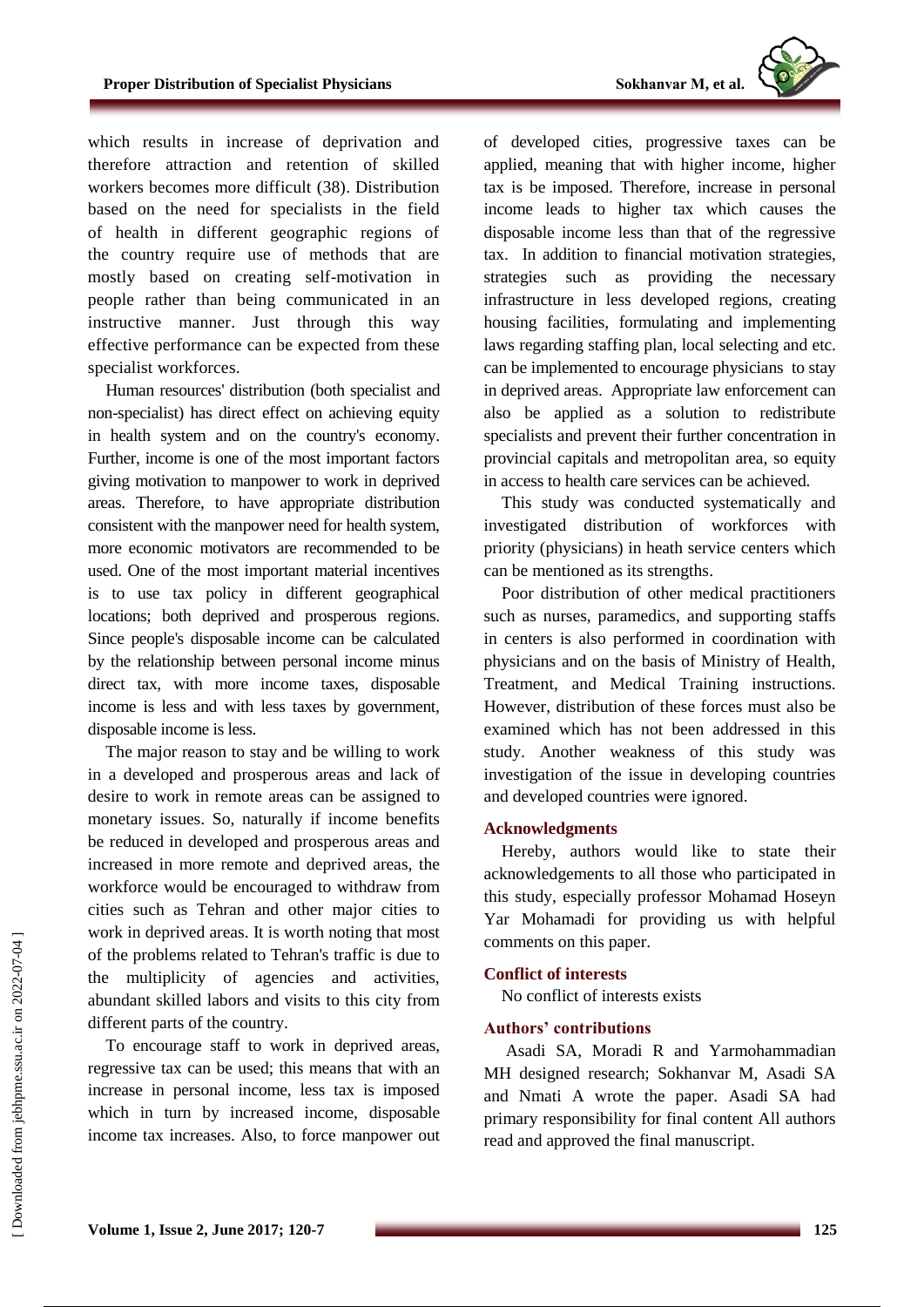

# **References**

- 1) Ramadevi D, Gunasekaran A, Roy M, Rai BK, Senthilkumar SA, Senthilkumar SA. Human resource management in a healthcare environment: framework and case study. Industrial and Commercial Training. 2016; 48(8): 387-93.
- 2) Neutens T. Accessibility, equity and health care: review and research directions for transport geographers. Journal of Transport Geography. 2015; 43(0): 14-27.
- 3) Yousefi M, Akbari SA, Arab M, Oliaeemanesh A. Methods of resource allocation based on needs in health systems, and exploring the current Iranian resource allocation system. Hakim Research Journal. 2010; 13(2): 80-90.
- 4) Mobaraki H, Hassani A, Kashkalani T, Khalilnejad R, Chimeh EE. Equality in distribution of human resources: the case of Iran's Ministry of Health and Medical Education. Iranian Journal of Public Health. 2013; 42(1): 161-65.
- 5) Damari B. Study and analysis of health status: a review of human resource management of health and suggested interventions. 2012. Available from: [http://hamahangi.behdasht.gov.ir](http://hamahangi.behdasht.gov.ir/) /index.aspx? siteid=126& pa,geid=933.
- 6) Sadaghyani, E. Hospital management and organization. Tehran: Jahan Rayane; 1998. P. 47- 8. [In Persian]
- 7) Yarmohammadian MH, Yaghoubi M, Mamikhani J, Ansary M, Karimian J, Kiani M, et al. Compiling the Basic Human Resource Indicators in Health System. Health Information Management . 2011; 7(Special Issue): 546-55. [In Persian]
- 8) Inoue K, Matsumoto M, Toyokawa S, Kobayashi Y. Transition of physician distribution (1980–2002) in Japan and factors predicting future rural practice. Rural Remote Health. 2009; 9(2): 1-9.
- 9) Carter RG. The relation between personal characteristics of physicians and practice location in Manitoba. CMAJ: Canadian Medical Association Journal. 1987; 136(4): 366-68.
- 10) Rivo ML, Kindig DA. A report card on the

physician work force in the United States. New England Journal of Medicine. 1996; 334(14): 892-96.

- 11) Moscovice I. Policy approaches for improving the distribution of physicians. Health Services Research. 1983;18(2): 270-74.
- 12) Vali L, Kafiantafti AR, Souresrafil A, Ataallahi F. Affecting factors on density of general physicians and specialists in Iranian cities. Healthcare Management. 2014; 3(5): 7-14.
- 13) Matsumoto M, Inoue K, Farmer J, Inada H, Kajii E. Geographic distribution of primary care physicians in Japan and Britain. Health & place. 2010; 16(1): 164-66.
- 14) Smart DR. American medical association: physician characteristics and distribution in the U.S. 2010 1<sup>st</sup> Edition. Chicago: American Medical Association; 2010. P.1-456.
- 15) Toyabe SI. Trend in geographic distribution of physicians in Japan. International Journal For equity in health. 2009; 8(1): 5-13.
- 16) Productivity Commission. Australia's health workforce. Productivity Commission, Government of Australia Research Reports, SSRN Working Paper Series; 2006. P.1-435.
- 17) Kazanjian A, Reid RJ, Apland LE, Wood LC, Pagliccia N. Issues in physician resources planning in BC: key determinants of supply and distribution, 1991-96: a report to the postgraduate medical education advisory committee; 2014. P.1-14.
- 18) Saadat S, Adhami A, Sohrabi M, Navabi K, Fakhre yaseri A, Gudarzi KH. Medical manpower planning methods and global experience. Tehran, Iran: Council Secretariat and the Special Education -Ministry of Health and Medical Education; 2009. P. 100-200. [In Persian]
- 19) Ardelan A, Fatemi R, Alaedini F. The comprehensive study of the effective factors to estimate the required number of general physician in Iran. Proceedings of the Health Economic Congress Evaluation of Iran; 2002 Dec 11-13; Tehran, Iran; 2002: 11-13. [In Persian]
- 20) Sadeghifar J, Pourreza A, Ahmadi B, Zeraati